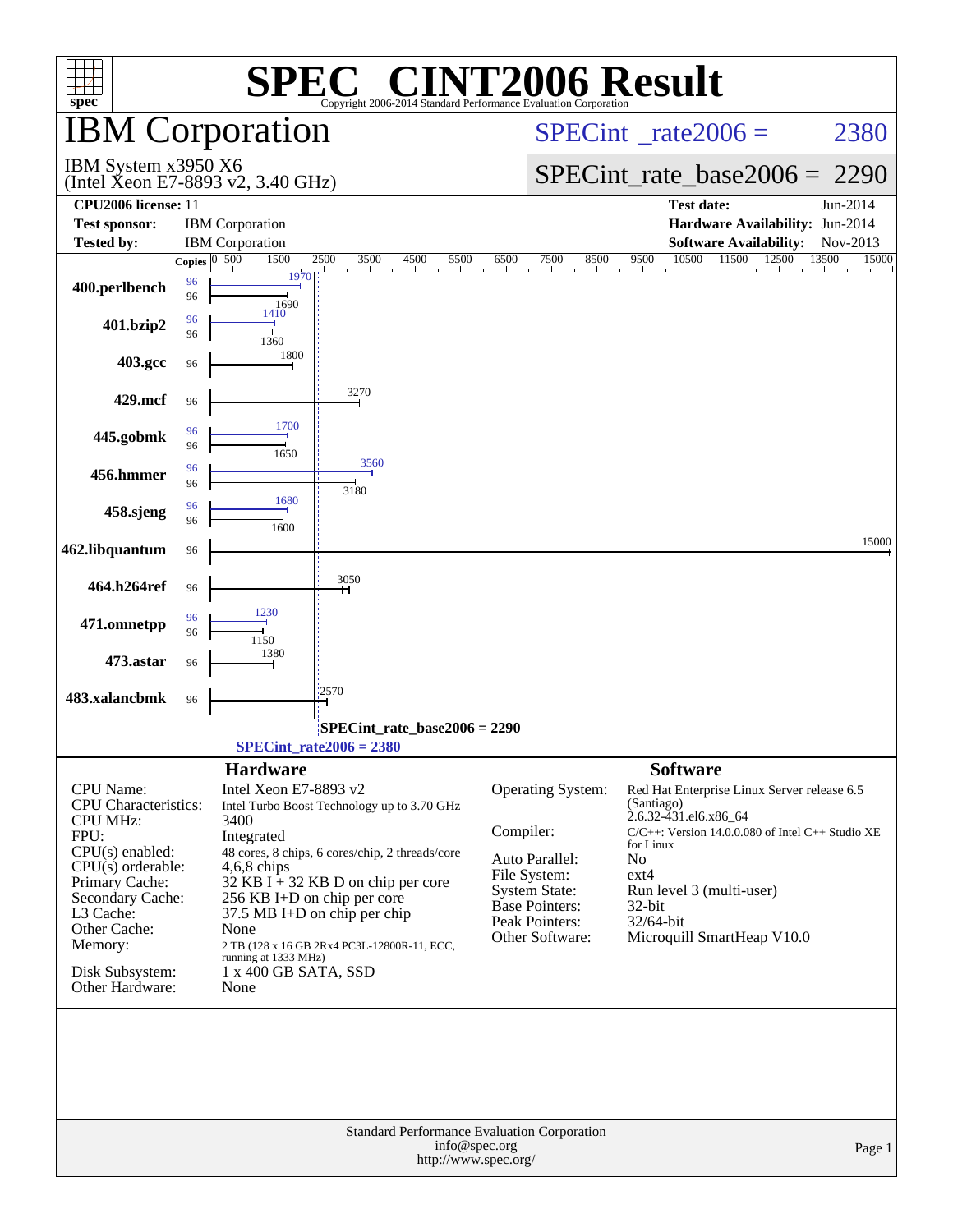

## IBM Corporation

## SPECint rate $2006 = 2380$

IBM System x3950 X6

(Intel Xeon E7-8893 v2, 3.40 GHz)

[SPECint\\_rate\\_base2006 =](http://www.spec.org/auto/cpu2006/Docs/result-fields.html#SPECintratebase2006) 2290

**[CPU2006 license:](http://www.spec.org/auto/cpu2006/Docs/result-fields.html#CPU2006license)** 11 **[Test date:](http://www.spec.org/auto/cpu2006/Docs/result-fields.html#Testdate)** Jun-2014 **[Test sponsor:](http://www.spec.org/auto/cpu2006/Docs/result-fields.html#Testsponsor)** IBM Corporation **[Hardware Availability:](http://www.spec.org/auto/cpu2006/Docs/result-fields.html#HardwareAvailability)** Jun-2014 **[Tested by:](http://www.spec.org/auto/cpu2006/Docs/result-fields.html#Testedby)** IBM Corporation **[Software Availability:](http://www.spec.org/auto/cpu2006/Docs/result-fields.html#SoftwareAvailability)** Nov-2013

#### **[Results Table](http://www.spec.org/auto/cpu2006/Docs/result-fields.html#ResultsTable)**

|                    | <b>Base</b>   |                |             |                                                                                                          |       |                |       | <b>Peak</b>   |                |              |                |              |                |              |
|--------------------|---------------|----------------|-------------|----------------------------------------------------------------------------------------------------------|-------|----------------|-------|---------------|----------------|--------------|----------------|--------------|----------------|--------------|
| <b>Benchmark</b>   | <b>Copies</b> | <b>Seconds</b> | Ratio       | <b>Seconds</b>                                                                                           | Ratio | <b>Seconds</b> | Ratio | <b>Copies</b> | <b>Seconds</b> | <b>Ratio</b> | <b>Seconds</b> | <b>Ratio</b> | <b>Seconds</b> | <b>Ratio</b> |
| 400.perlbench      | 96            | 556            | 1690        | 558                                                                                                      | 1680  | 555            | 1690l | 96            | 476            | 1970         | 475            | 1980         | 476            | 1970         |
| 401.bzip2          | 96            | 683            | 1360        | 680                                                                                                      | 1360  | 680            | 1360  | 96            | 658            | 1410         | 659            | 1410         | 658            | 1410         |
| $403.\mathrm{gcc}$ | 96            | 430            | <b>1800</b> | 429                                                                                                      | 1800  | 430            | 1800  | 96            | 430            | 1800         | 429            | 1800         | 430            | 1800         |
| $429$ .mcf         | 96            | 268            | 3270        | 268                                                                                                      | 3270  | 268            | 3270  | 96            | 268            | 3270         | 268            | 3270         | 268            | 3270         |
| $445$ .gobmk       | 96            | 610            | 1650        | 609                                                                                                      | 1650  | 609            | 1650  | 96            | 593            | 1700         | 594            | 1700         | 597            | 1690         |
| 456.hmmer          | 96            | 282            | 3180        | 282                                                                                                      | 3180  | 282            | 3180  | 96            | 252            | 3560         | 252            | 3550         | 251            | 3570         |
| $458$ .sjeng       | 96            | 726            | 1600        | 727                                                                                                      | 1600  | 727            | 16001 | 96            | 691            | 1680         | 690            | 1680         | 691            | 1680         |
| 462.libquantum     | 96            | 133            | 14900       | 133                                                                                                      | 15000 | 133            | 15000 | 96            | 133            | 14900        | 133            | 15000        | 133            | 15000        |
| 464.h264ref        | 96            | 732            | 2900        | 697                                                                                                      | 3050  | 698            | 3050  | 96            | 732            | 2900         | 697            | 3050         | 698            | 3050         |
| 471.omnetpp        | 96            | 522            | 1150        | 521                                                                                                      | 1150  | 521            | 1150  | 96            | 487            | 1230         | 487            | 1230         | 488            | 1230         |
| $473.$ astar       | 96            | 487            | 1380        | 491                                                                                                      | 1370  | 489            | 1380  | 96            | 487            | 1380         | 491            | 1370         | 489            | 1380         |
| 483.xalancbmk      | 96            | 257            | 2570        | 257                                                                                                      | 2570  | 259            | 2550  | 96            | 257            | 2570         | 257            | 2570         | 259            | 2550         |
|                    |               |                |             | Results appear in the order in which they were run. Bold underlined text indicates a median measurement. |       |                |       |               |                |              |                |              |                |              |

#### **[Submit Notes](http://www.spec.org/auto/cpu2006/Docs/result-fields.html#SubmitNotes)**

 The numactl mechanism was used to bind copies to processors. The config file option 'submit' was used to generate numactl commands to bind each copy to a specific processor. For details, please see the config file.

### **[Operating System Notes](http://www.spec.org/auto/cpu2006/Docs/result-fields.html#OperatingSystemNotes)**

Stack size set to unlimited using "ulimit -s unlimited"

#### **[Platform Notes](http://www.spec.org/auto/cpu2006/Docs/result-fields.html#PlatformNotes)**

Standard Performance Evaluation Corporation [info@spec.org](mailto:info@spec.org) Operating Mode set to Maximum Perfomance in BIOS Memory Data Scrambling Disabled Patrol Scrub Disabled Sysinfo program /cpu2006.1.2\_14\_aug2013/config/sysinfo.rev6818 \$Rev: 6818 \$ \$Date:: 2012-07-17 #\$ e86d102572650a6e4d596a3cee98f191 running on x3950x6 Fri Jun 6 16:34:56 2014 This section contains SUT (System Under Test) info as seen by some common utilities. To remove or add to this section, see: <http://www.spec.org/cpu2006/Docs/config.html#sysinfo> From /proc/cpuinfo model name : Intel(R) Xeon(R) CPU E7-8893 v2 @ 3.40GHz 8 "physical id"s (chips) 96 "processors" cores, siblings (Caution: counting these is hw and system dependent. The following excerpts from /proc/cpuinfo might not be reliable. Use with Continued on next page

<http://www.spec.org/>

Page 2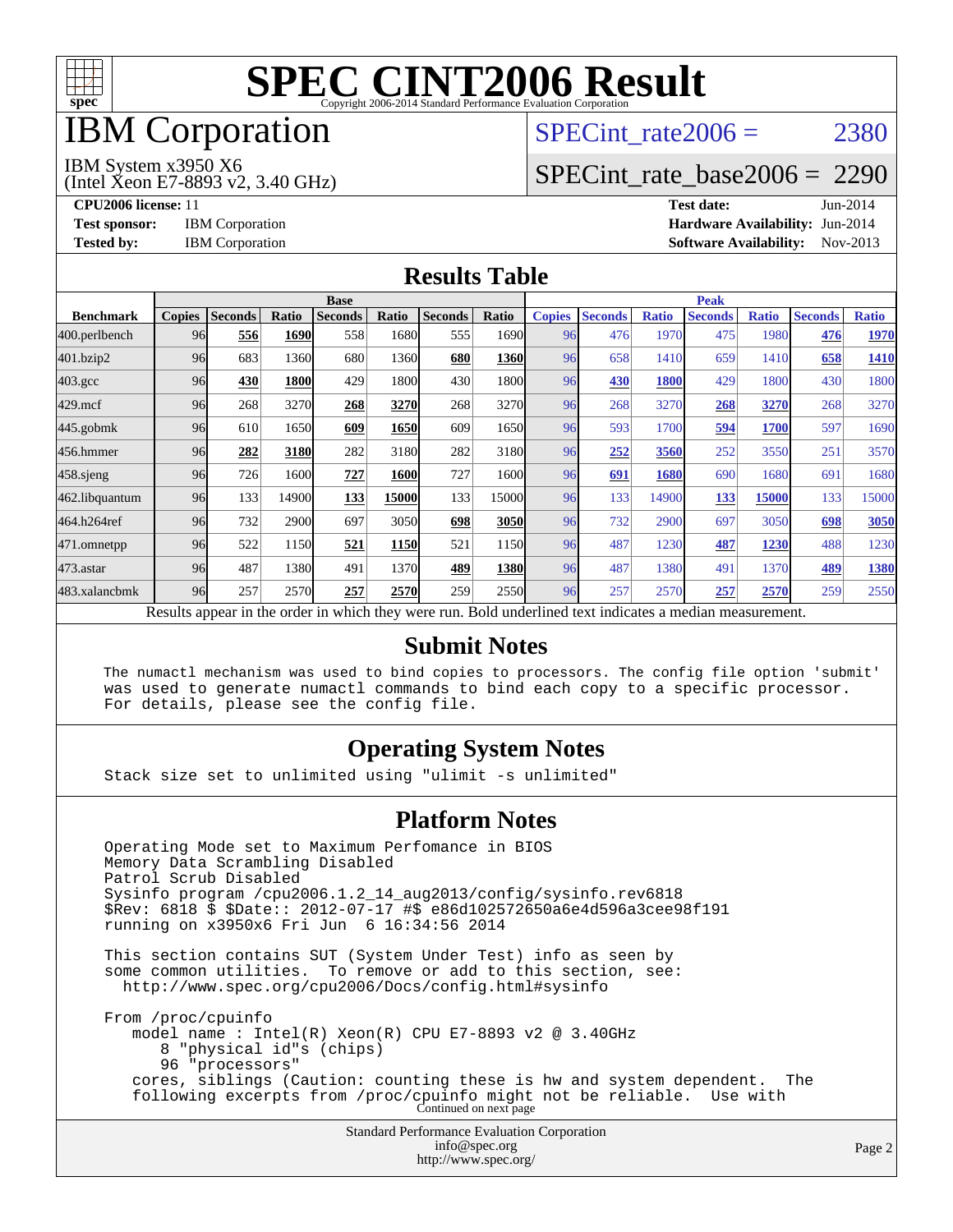

IBM Corporation

SPECint rate $2006 = 2380$ 

(Intel Xeon E7-8893 v2, 3.40 GHz) IBM System x3950 X6

[SPECint\\_rate\\_base2006 =](http://www.spec.org/auto/cpu2006/Docs/result-fields.html#SPECintratebase2006) 2290

**[CPU2006 license:](http://www.spec.org/auto/cpu2006/Docs/result-fields.html#CPU2006license)** 11 **[Test date:](http://www.spec.org/auto/cpu2006/Docs/result-fields.html#Testdate)** Jun-2014 **[Test sponsor:](http://www.spec.org/auto/cpu2006/Docs/result-fields.html#Testsponsor)** IBM Corporation **[Hardware Availability:](http://www.spec.org/auto/cpu2006/Docs/result-fields.html#HardwareAvailability)** Jun-2014 **[Tested by:](http://www.spec.org/auto/cpu2006/Docs/result-fields.html#Testedby)** IBM Corporation **IBM** Corporation **[Software Availability:](http://www.spec.org/auto/cpu2006/Docs/result-fields.html#SoftwareAvailability)** Nov-2013

#### **[Platform Notes \(Continued\)](http://www.spec.org/auto/cpu2006/Docs/result-fields.html#PlatformNotes)**

 caution.) cpu cores : 6 siblings : 12 physical 0: cores 3 4 5 6 10 11 physical 1: cores 3 4 5 6 10 11 physical 2: cores 3 4 5 6 10 11 physical 3: cores 3 4 5 6 10 11 physical 4: cores 3 4 5 6 10 11 physical 5: cores 3 4 5 6 10 11 physical 6: cores 3 4 5 6 10 11 physical 7: cores 3 4 5 6 10 11 cache size : 38400 KB From /proc/meminfo<br>MemTotal: 2117464504 kB HugePages\_Total: 0<br>Hugepagesize: 2048 kB Hugepagesize: /usr/bin/lsb\_release -d Red Hat Enterprise Linux Server release 6.5 (Santiago) From /etc/\*release\* /etc/\*version\* redhat-release: Red Hat Enterprise Linux Server release 6.5 (Santiago) system-release: Red Hat Enterprise Linux Server release 6.5 (Santiago) system-release-cpe: cpe:/o:redhat:enterprise\_linux:6server:ga:server uname -a: Linux x3950x6 2.6.32-431.el6.x86\_64 #1 SMP Sun Nov 10 22:19:54 EST 2013 x86\_64 x86\_64 x86\_64 GNU/Linux run-level 3 Jun 6 16:29 SPEC is set to: /cpu2006.1.2\_14\_aug2013 Filesystem Type Size Used Avail Use% Mounted on /dev/mapper/vg\_x3950x6-lv\_root ext4 357G 8.6G 330G 3% / Additional information from dmidecode: BIOS IBM -[A8E107JUS-1.00]- 05/02/2014 Memory: 64x Hynix HMT42GR7AFR4A-PB 16 GB 1333 MHz 2 rank 64x NO DIMM Unknown 64x Samsung M393B2G70QH0-YK0 16 GB 1333 MHz 2 rank (End of data from sysinfo program)

#### **[General Notes](http://www.spec.org/auto/cpu2006/Docs/result-fields.html#GeneralNotes)**

Environment variables set by runspec before the start of the run: LD\_LIBRARY\_PATH = "/cpu2006.1.2\_14\_aug2013/libs/32:/cpu2006.1.2\_14\_aug2013/libs/64:/cpu2006.1.2\_14\_aug2013/sh"

 Binaries compiled on a system with 1x Core i7-860 CPU + 8GB Continued on next page

> Standard Performance Evaluation Corporation [info@spec.org](mailto:info@spec.org) <http://www.spec.org/>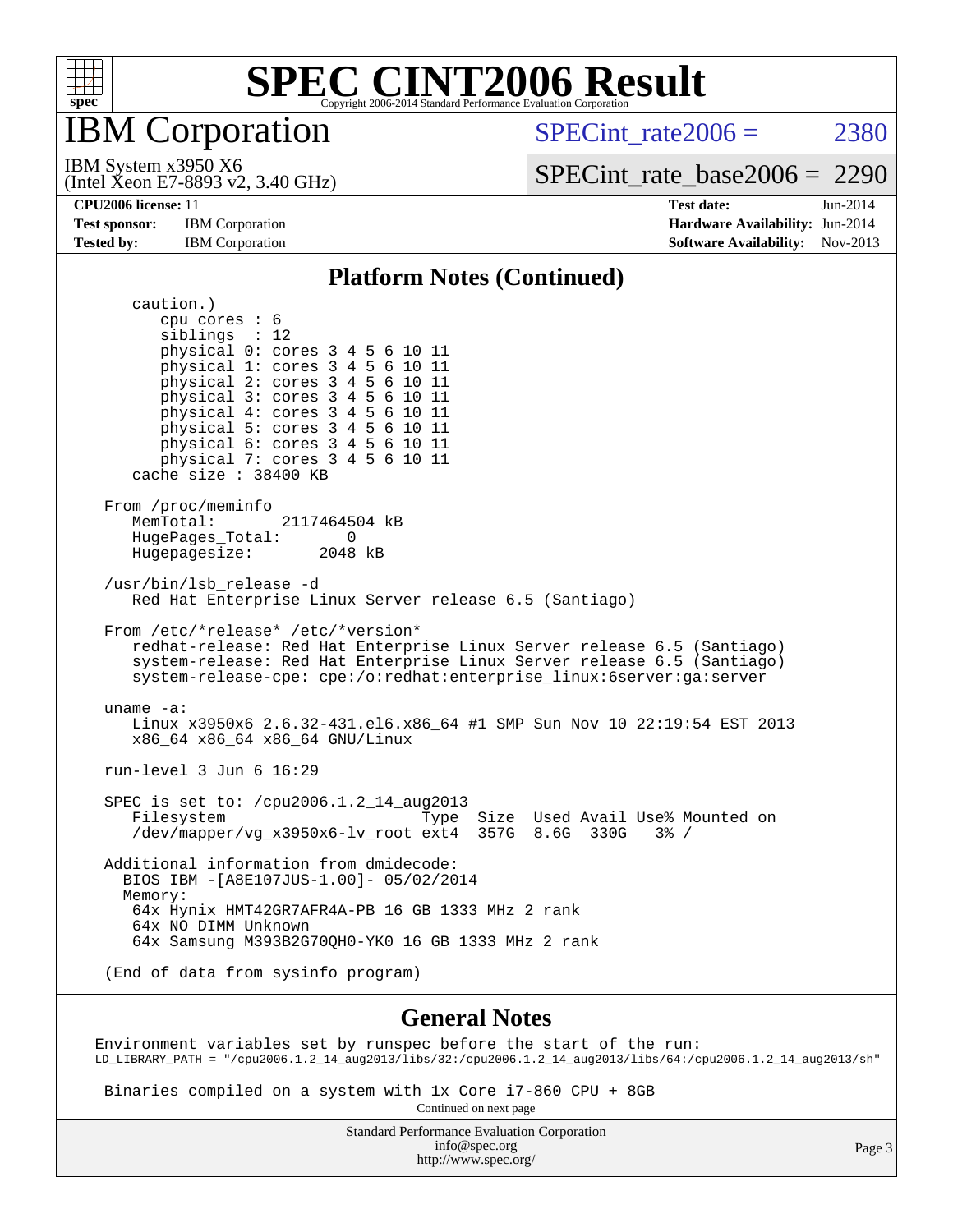

IBM Corporation

SPECint rate $2006 = 2380$ 

(Intel Xeon E7-8893 v2, 3.40 GHz) IBM System x3950 X6

[SPECint\\_rate\\_base2006 =](http://www.spec.org/auto/cpu2006/Docs/result-fields.html#SPECintratebase2006) 2290

**[Test sponsor:](http://www.spec.org/auto/cpu2006/Docs/result-fields.html#Testsponsor)** IBM Corporation **[Hardware Availability:](http://www.spec.org/auto/cpu2006/Docs/result-fields.html#HardwareAvailability)** Jun-2014

**[CPU2006 license:](http://www.spec.org/auto/cpu2006/Docs/result-fields.html#CPU2006license)** 11 **[Test date:](http://www.spec.org/auto/cpu2006/Docs/result-fields.html#Testdate)** Jun-2014 **[Tested by:](http://www.spec.org/auto/cpu2006/Docs/result-fields.html#Testedby)** IBM Corporation **[Software Availability:](http://www.spec.org/auto/cpu2006/Docs/result-fields.html#SoftwareAvailability)** Nov-2013

#### **[General Notes \(Continued\)](http://www.spec.org/auto/cpu2006/Docs/result-fields.html#GeneralNotes)**

 memory using RedHat EL 6.4 Transparent Huge Pages enabled with: echo always > /sys/kernel/mm/redhat\_transparent\_hugepage/enabled Filesystem page cache cleared with:<br>echo 1> /proc/sys/ym/drop.cac /proc/sys/vm/drop\_caches runspec command invoked through numactl i.e.: numactl --interleave=all runspec <etc>

## **[Base Compiler Invocation](http://www.spec.org/auto/cpu2006/Docs/result-fields.html#BaseCompilerInvocation)**

[C benchmarks](http://www.spec.org/auto/cpu2006/Docs/result-fields.html#Cbenchmarks): [icc -m32](http://www.spec.org/cpu2006/results/res2014q3/cpu2006-20140714-30409.flags.html#user_CCbase_intel_icc_5ff4a39e364c98233615fdd38438c6f2)

[C++ benchmarks:](http://www.spec.org/auto/cpu2006/Docs/result-fields.html#CXXbenchmarks) [icpc -m32](http://www.spec.org/cpu2006/results/res2014q3/cpu2006-20140714-30409.flags.html#user_CXXbase_intel_icpc_4e5a5ef1a53fd332b3c49e69c3330699)

### **[Base Portability Flags](http://www.spec.org/auto/cpu2006/Docs/result-fields.html#BasePortabilityFlags)**

 400.perlbench: [-DSPEC\\_CPU\\_LINUX\\_IA32](http://www.spec.org/cpu2006/results/res2014q3/cpu2006-20140714-30409.flags.html#b400.perlbench_baseCPORTABILITY_DSPEC_CPU_LINUX_IA32) 462.libquantum: [-DSPEC\\_CPU\\_LINUX](http://www.spec.org/cpu2006/results/res2014q3/cpu2006-20140714-30409.flags.html#b462.libquantum_baseCPORTABILITY_DSPEC_CPU_LINUX) 483.xalancbmk: [-DSPEC\\_CPU\\_LINUX](http://www.spec.org/cpu2006/results/res2014q3/cpu2006-20140714-30409.flags.html#b483.xalancbmk_baseCXXPORTABILITY_DSPEC_CPU_LINUX)

### **[Base Optimization Flags](http://www.spec.org/auto/cpu2006/Docs/result-fields.html#BaseOptimizationFlags)**

[C benchmarks](http://www.spec.org/auto/cpu2006/Docs/result-fields.html#Cbenchmarks):

[-xSSE4.2](http://www.spec.org/cpu2006/results/res2014q3/cpu2006-20140714-30409.flags.html#user_CCbase_f-xSSE42_f91528193cf0b216347adb8b939d4107) [-ipo](http://www.spec.org/cpu2006/results/res2014q3/cpu2006-20140714-30409.flags.html#user_CCbase_f-ipo) [-O3](http://www.spec.org/cpu2006/results/res2014q3/cpu2006-20140714-30409.flags.html#user_CCbase_f-O3) [-no-prec-div](http://www.spec.org/cpu2006/results/res2014q3/cpu2006-20140714-30409.flags.html#user_CCbase_f-no-prec-div) [-opt-prefetch](http://www.spec.org/cpu2006/results/res2014q3/cpu2006-20140714-30409.flags.html#user_CCbase_f-opt-prefetch) [-opt-mem-layout-trans=3](http://www.spec.org/cpu2006/results/res2014q3/cpu2006-20140714-30409.flags.html#user_CCbase_f-opt-mem-layout-trans_a7b82ad4bd7abf52556d4961a2ae94d5)

[C++ benchmarks:](http://www.spec.org/auto/cpu2006/Docs/result-fields.html#CXXbenchmarks)

[-xSSE4.2](http://www.spec.org/cpu2006/results/res2014q3/cpu2006-20140714-30409.flags.html#user_CXXbase_f-xSSE42_f91528193cf0b216347adb8b939d4107) [-ipo](http://www.spec.org/cpu2006/results/res2014q3/cpu2006-20140714-30409.flags.html#user_CXXbase_f-ipo) [-O3](http://www.spec.org/cpu2006/results/res2014q3/cpu2006-20140714-30409.flags.html#user_CXXbase_f-O3) [-no-prec-div](http://www.spec.org/cpu2006/results/res2014q3/cpu2006-20140714-30409.flags.html#user_CXXbase_f-no-prec-div) [-opt-prefetch](http://www.spec.org/cpu2006/results/res2014q3/cpu2006-20140714-30409.flags.html#user_CXXbase_f-opt-prefetch) [-opt-mem-layout-trans=3](http://www.spec.org/cpu2006/results/res2014q3/cpu2006-20140714-30409.flags.html#user_CXXbase_f-opt-mem-layout-trans_a7b82ad4bd7abf52556d4961a2ae94d5) [-Wl,-z,muldefs](http://www.spec.org/cpu2006/results/res2014q3/cpu2006-20140714-30409.flags.html#user_CXXbase_link_force_multiple1_74079c344b956b9658436fd1b6dd3a8a) [-L/sh -lsmartheap](http://www.spec.org/cpu2006/results/res2014q3/cpu2006-20140714-30409.flags.html#user_CXXbase_SmartHeap_32f6c82aa1ed9c52345d30cf6e4a0499)

### **[Base Other Flags](http://www.spec.org/auto/cpu2006/Docs/result-fields.html#BaseOtherFlags)**

[C benchmarks](http://www.spec.org/auto/cpu2006/Docs/result-fields.html#Cbenchmarks):

403.gcc: [-Dalloca=\\_alloca](http://www.spec.org/cpu2006/results/res2014q3/cpu2006-20140714-30409.flags.html#b403.gcc_baseEXTRA_CFLAGS_Dalloca_be3056838c12de2578596ca5467af7f3)

## **[Peak Compiler Invocation](http://www.spec.org/auto/cpu2006/Docs/result-fields.html#PeakCompilerInvocation)**

[C benchmarks \(except as noted below\)](http://www.spec.org/auto/cpu2006/Docs/result-fields.html#Cbenchmarksexceptasnotedbelow): [icc -m32](http://www.spec.org/cpu2006/results/res2014q3/cpu2006-20140714-30409.flags.html#user_CCpeak_intel_icc_5ff4a39e364c98233615fdd38438c6f2)

Continued on next page

Standard Performance Evaluation Corporation [info@spec.org](mailto:info@spec.org) <http://www.spec.org/>

Page 4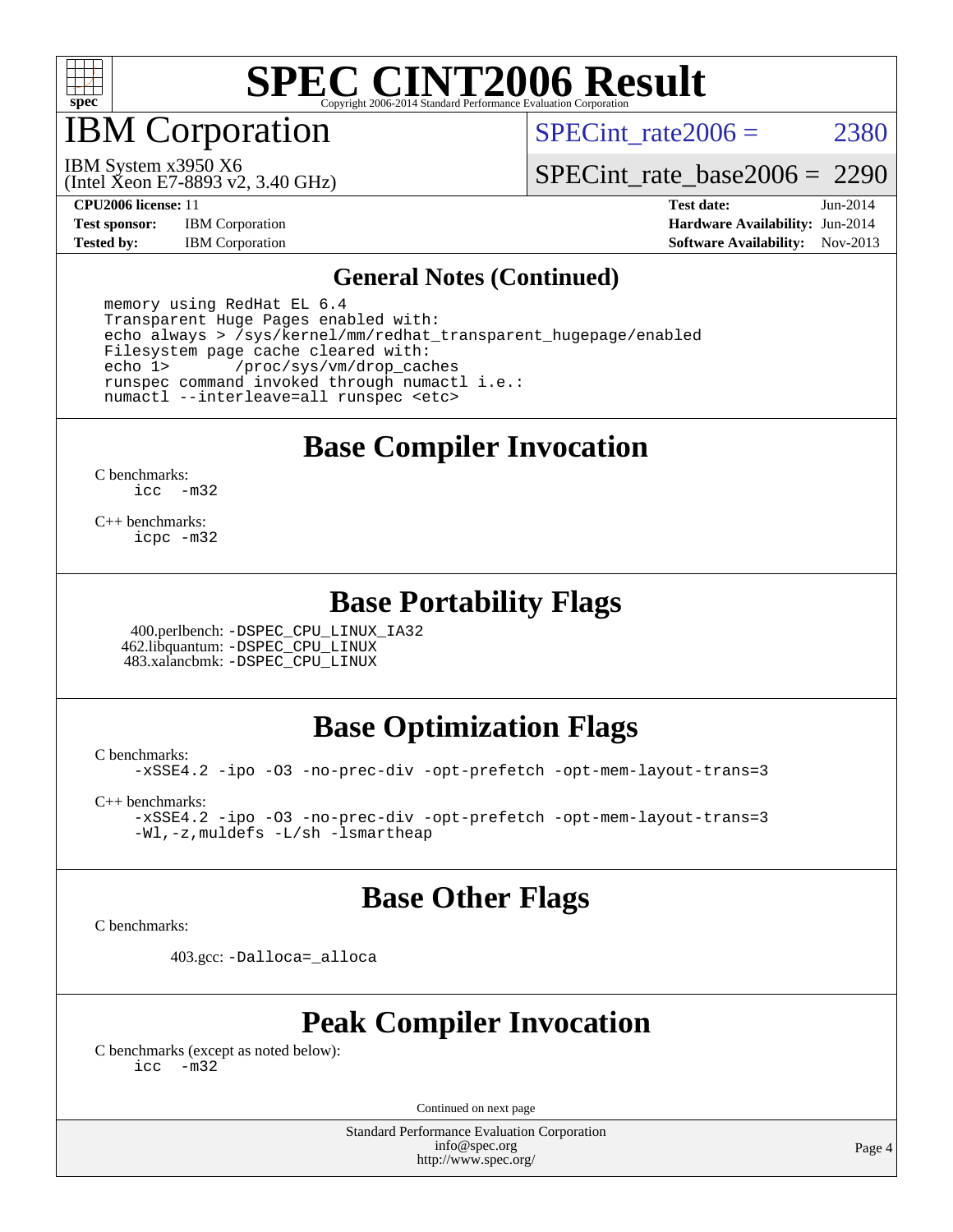

IBM Corporation

SPECint rate $2006 = 2380$ 

(Intel Xeon E7-8893 v2, 3.40 GHz) IBM System x3950 X6

[SPECint\\_rate\\_base2006 =](http://www.spec.org/auto/cpu2006/Docs/result-fields.html#SPECintratebase2006) 2290

**[Test sponsor:](http://www.spec.org/auto/cpu2006/Docs/result-fields.html#Testsponsor)** IBM Corporation **[Hardware Availability:](http://www.spec.org/auto/cpu2006/Docs/result-fields.html#HardwareAvailability)** Jun-2014 **[Tested by:](http://www.spec.org/auto/cpu2006/Docs/result-fields.html#Testedby)** IBM Corporation **IBM** Corporation **[Software Availability:](http://www.spec.org/auto/cpu2006/Docs/result-fields.html#SoftwareAvailability)** Nov-2013

**[CPU2006 license:](http://www.spec.org/auto/cpu2006/Docs/result-fields.html#CPU2006license)** 11 **[Test date:](http://www.spec.org/auto/cpu2006/Docs/result-fields.html#Testdate)** Jun-2014

# **[Peak Compiler Invocation \(Continued\)](http://www.spec.org/auto/cpu2006/Docs/result-fields.html#PeakCompilerInvocation)**

400.perlbench: [icc -m64](http://www.spec.org/cpu2006/results/res2014q3/cpu2006-20140714-30409.flags.html#user_peakCCLD400_perlbench_intel_icc_64bit_bda6cc9af1fdbb0edc3795bac97ada53)

401.bzip2: [icc -m64](http://www.spec.org/cpu2006/results/res2014q3/cpu2006-20140714-30409.flags.html#user_peakCCLD401_bzip2_intel_icc_64bit_bda6cc9af1fdbb0edc3795bac97ada53)

456.hmmer: [icc -m64](http://www.spec.org/cpu2006/results/res2014q3/cpu2006-20140714-30409.flags.html#user_peakCCLD456_hmmer_intel_icc_64bit_bda6cc9af1fdbb0edc3795bac97ada53)

458.sjeng: [icc -m64](http://www.spec.org/cpu2006/results/res2014q3/cpu2006-20140714-30409.flags.html#user_peakCCLD458_sjeng_intel_icc_64bit_bda6cc9af1fdbb0edc3795bac97ada53)

[C++ benchmarks:](http://www.spec.org/auto/cpu2006/Docs/result-fields.html#CXXbenchmarks) [icpc -m32](http://www.spec.org/cpu2006/results/res2014q3/cpu2006-20140714-30409.flags.html#user_CXXpeak_intel_icpc_4e5a5ef1a53fd332b3c49e69c3330699)

### **[Peak Portability Flags](http://www.spec.org/auto/cpu2006/Docs/result-fields.html#PeakPortabilityFlags)**

 400.perlbench: [-DSPEC\\_CPU\\_LP64](http://www.spec.org/cpu2006/results/res2014q3/cpu2006-20140714-30409.flags.html#b400.perlbench_peakCPORTABILITY_DSPEC_CPU_LP64) [-DSPEC\\_CPU\\_LINUX\\_X64](http://www.spec.org/cpu2006/results/res2014q3/cpu2006-20140714-30409.flags.html#b400.perlbench_peakCPORTABILITY_DSPEC_CPU_LINUX_X64) 401.bzip2: [-DSPEC\\_CPU\\_LP64](http://www.spec.org/cpu2006/results/res2014q3/cpu2006-20140714-30409.flags.html#suite_peakCPORTABILITY401_bzip2_DSPEC_CPU_LP64) 456.hmmer: [-DSPEC\\_CPU\\_LP64](http://www.spec.org/cpu2006/results/res2014q3/cpu2006-20140714-30409.flags.html#suite_peakCPORTABILITY456_hmmer_DSPEC_CPU_LP64) 458.sjeng: [-DSPEC\\_CPU\\_LP64](http://www.spec.org/cpu2006/results/res2014q3/cpu2006-20140714-30409.flags.html#suite_peakCPORTABILITY458_sjeng_DSPEC_CPU_LP64) 462.libquantum: [-DSPEC\\_CPU\\_LINUX](http://www.spec.org/cpu2006/results/res2014q3/cpu2006-20140714-30409.flags.html#b462.libquantum_peakCPORTABILITY_DSPEC_CPU_LINUX) 483.xalancbmk: [-DSPEC\\_CPU\\_LINUX](http://www.spec.org/cpu2006/results/res2014q3/cpu2006-20140714-30409.flags.html#b483.xalancbmk_peakCXXPORTABILITY_DSPEC_CPU_LINUX)

## **[Peak Optimization Flags](http://www.spec.org/auto/cpu2006/Docs/result-fields.html#PeakOptimizationFlags)**

[C benchmarks](http://www.spec.org/auto/cpu2006/Docs/result-fields.html#Cbenchmarks):

 400.perlbench: [-xSSE4.2](http://www.spec.org/cpu2006/results/res2014q3/cpu2006-20140714-30409.flags.html#user_peakPASS2_CFLAGSPASS2_LDCFLAGS400_perlbench_f-xSSE42_f91528193cf0b216347adb8b939d4107)(pass 2) [-prof-gen](http://www.spec.org/cpu2006/results/res2014q3/cpu2006-20140714-30409.flags.html#user_peakPASS1_CFLAGSPASS1_LDCFLAGS400_perlbench_prof_gen_e43856698f6ca7b7e442dfd80e94a8fc)(pass 1) [-ipo](http://www.spec.org/cpu2006/results/res2014q3/cpu2006-20140714-30409.flags.html#user_peakPASS2_CFLAGSPASS2_LDCFLAGS400_perlbench_f-ipo)(pass 2) [-O3](http://www.spec.org/cpu2006/results/res2014q3/cpu2006-20140714-30409.flags.html#user_peakPASS2_CFLAGSPASS2_LDCFLAGS400_perlbench_f-O3)(pass 2) [-no-prec-div](http://www.spec.org/cpu2006/results/res2014q3/cpu2006-20140714-30409.flags.html#user_peakPASS2_CFLAGSPASS2_LDCFLAGS400_perlbench_f-no-prec-div)(pass 2) [-prof-use](http://www.spec.org/cpu2006/results/res2014q3/cpu2006-20140714-30409.flags.html#user_peakPASS2_CFLAGSPASS2_LDCFLAGS400_perlbench_prof_use_bccf7792157ff70d64e32fe3e1250b55)(pass 2) [-auto-ilp32](http://www.spec.org/cpu2006/results/res2014q3/cpu2006-20140714-30409.flags.html#user_peakCOPTIMIZE400_perlbench_f-auto-ilp32) 401.bzip2: [-xSSE4.2](http://www.spec.org/cpu2006/results/res2014q3/cpu2006-20140714-30409.flags.html#user_peakPASS2_CFLAGSPASS2_LDCFLAGS401_bzip2_f-xSSE42_f91528193cf0b216347adb8b939d4107)(pass 2) [-prof-gen](http://www.spec.org/cpu2006/results/res2014q3/cpu2006-20140714-30409.flags.html#user_peakPASS1_CFLAGSPASS1_LDCFLAGS401_bzip2_prof_gen_e43856698f6ca7b7e442dfd80e94a8fc)(pass 1) [-ipo](http://www.spec.org/cpu2006/results/res2014q3/cpu2006-20140714-30409.flags.html#user_peakPASS2_CFLAGSPASS2_LDCFLAGS401_bzip2_f-ipo)(pass 2) [-O3](http://www.spec.org/cpu2006/results/res2014q3/cpu2006-20140714-30409.flags.html#user_peakPASS2_CFLAGSPASS2_LDCFLAGS401_bzip2_f-O3)(pass 2) [-no-prec-div](http://www.spec.org/cpu2006/results/res2014q3/cpu2006-20140714-30409.flags.html#user_peakPASS2_CFLAGSPASS2_LDCFLAGS401_bzip2_f-no-prec-div)(pass 2) [-prof-use](http://www.spec.org/cpu2006/results/res2014q3/cpu2006-20140714-30409.flags.html#user_peakPASS2_CFLAGSPASS2_LDCFLAGS401_bzip2_prof_use_bccf7792157ff70d64e32fe3e1250b55)(pass 2) [-opt-prefetch](http://www.spec.org/cpu2006/results/res2014q3/cpu2006-20140714-30409.flags.html#user_peakCOPTIMIZE401_bzip2_f-opt-prefetch) [-auto-ilp32](http://www.spec.org/cpu2006/results/res2014q3/cpu2006-20140714-30409.flags.html#user_peakCOPTIMIZE401_bzip2_f-auto-ilp32) [-ansi-alias](http://www.spec.org/cpu2006/results/res2014q3/cpu2006-20140714-30409.flags.html#user_peakCOPTIMIZE401_bzip2_f-ansi-alias)  $403.\text{gcc: basepeak}$  = yes  $429$ .mcf: basepeak = yes 445.gobmk: [-xSSE4.2](http://www.spec.org/cpu2006/results/res2014q3/cpu2006-20140714-30409.flags.html#user_peakPASS2_CFLAGSPASS2_LDCFLAGS445_gobmk_f-xSSE42_f91528193cf0b216347adb8b939d4107)(pass 2) [-prof-gen](http://www.spec.org/cpu2006/results/res2014q3/cpu2006-20140714-30409.flags.html#user_peakPASS1_CFLAGSPASS1_LDCFLAGS445_gobmk_prof_gen_e43856698f6ca7b7e442dfd80e94a8fc)(pass 1) [-prof-use](http://www.spec.org/cpu2006/results/res2014q3/cpu2006-20140714-30409.flags.html#user_peakPASS2_CFLAGSPASS2_LDCFLAGS445_gobmk_prof_use_bccf7792157ff70d64e32fe3e1250b55)(pass 2) [-ansi-alias](http://www.spec.org/cpu2006/results/res2014q3/cpu2006-20140714-30409.flags.html#user_peakCOPTIMIZE445_gobmk_f-ansi-alias) [-opt-mem-layout-trans=3](http://www.spec.org/cpu2006/results/res2014q3/cpu2006-20140714-30409.flags.html#user_peakCOPTIMIZE445_gobmk_f-opt-mem-layout-trans_a7b82ad4bd7abf52556d4961a2ae94d5) 456.hmmer: [-xSSE4.2](http://www.spec.org/cpu2006/results/res2014q3/cpu2006-20140714-30409.flags.html#user_peakCOPTIMIZE456_hmmer_f-xSSE42_f91528193cf0b216347adb8b939d4107) [-ipo](http://www.spec.org/cpu2006/results/res2014q3/cpu2006-20140714-30409.flags.html#user_peakCOPTIMIZE456_hmmer_f-ipo) [-O3](http://www.spec.org/cpu2006/results/res2014q3/cpu2006-20140714-30409.flags.html#user_peakCOPTIMIZE456_hmmer_f-O3) [-no-prec-div](http://www.spec.org/cpu2006/results/res2014q3/cpu2006-20140714-30409.flags.html#user_peakCOPTIMIZE456_hmmer_f-no-prec-div) [-unroll2](http://www.spec.org/cpu2006/results/res2014q3/cpu2006-20140714-30409.flags.html#user_peakCOPTIMIZE456_hmmer_f-unroll_784dae83bebfb236979b41d2422d7ec2) [-auto-ilp32](http://www.spec.org/cpu2006/results/res2014q3/cpu2006-20140714-30409.flags.html#user_peakCOPTIMIZE456_hmmer_f-auto-ilp32) 458.sjeng: [-xSSE4.2](http://www.spec.org/cpu2006/results/res2014q3/cpu2006-20140714-30409.flags.html#user_peakPASS2_CFLAGSPASS2_LDCFLAGS458_sjeng_f-xSSE42_f91528193cf0b216347adb8b939d4107)(pass 2) [-prof-gen](http://www.spec.org/cpu2006/results/res2014q3/cpu2006-20140714-30409.flags.html#user_peakPASS1_CFLAGSPASS1_LDCFLAGS458_sjeng_prof_gen_e43856698f6ca7b7e442dfd80e94a8fc)(pass 1) [-ipo](http://www.spec.org/cpu2006/results/res2014q3/cpu2006-20140714-30409.flags.html#user_peakPASS2_CFLAGSPASS2_LDCFLAGS458_sjeng_f-ipo)(pass 2) [-O3](http://www.spec.org/cpu2006/results/res2014q3/cpu2006-20140714-30409.flags.html#user_peakPASS2_CFLAGSPASS2_LDCFLAGS458_sjeng_f-O3)(pass 2) [-no-prec-div](http://www.spec.org/cpu2006/results/res2014q3/cpu2006-20140714-30409.flags.html#user_peakPASS2_CFLAGSPASS2_LDCFLAGS458_sjeng_f-no-prec-div)(pass 2) [-prof-use](http://www.spec.org/cpu2006/results/res2014q3/cpu2006-20140714-30409.flags.html#user_peakPASS2_CFLAGSPASS2_LDCFLAGS458_sjeng_prof_use_bccf7792157ff70d64e32fe3e1250b55)(pass 2) [-unroll4](http://www.spec.org/cpu2006/results/res2014q3/cpu2006-20140714-30409.flags.html#user_peakCOPTIMIZE458_sjeng_f-unroll_4e5e4ed65b7fd20bdcd365bec371b81f) [-auto-ilp32](http://www.spec.org/cpu2006/results/res2014q3/cpu2006-20140714-30409.flags.html#user_peakCOPTIMIZE458_sjeng_f-auto-ilp32) Continued on next page

> Standard Performance Evaluation Corporation [info@spec.org](mailto:info@spec.org) <http://www.spec.org/>